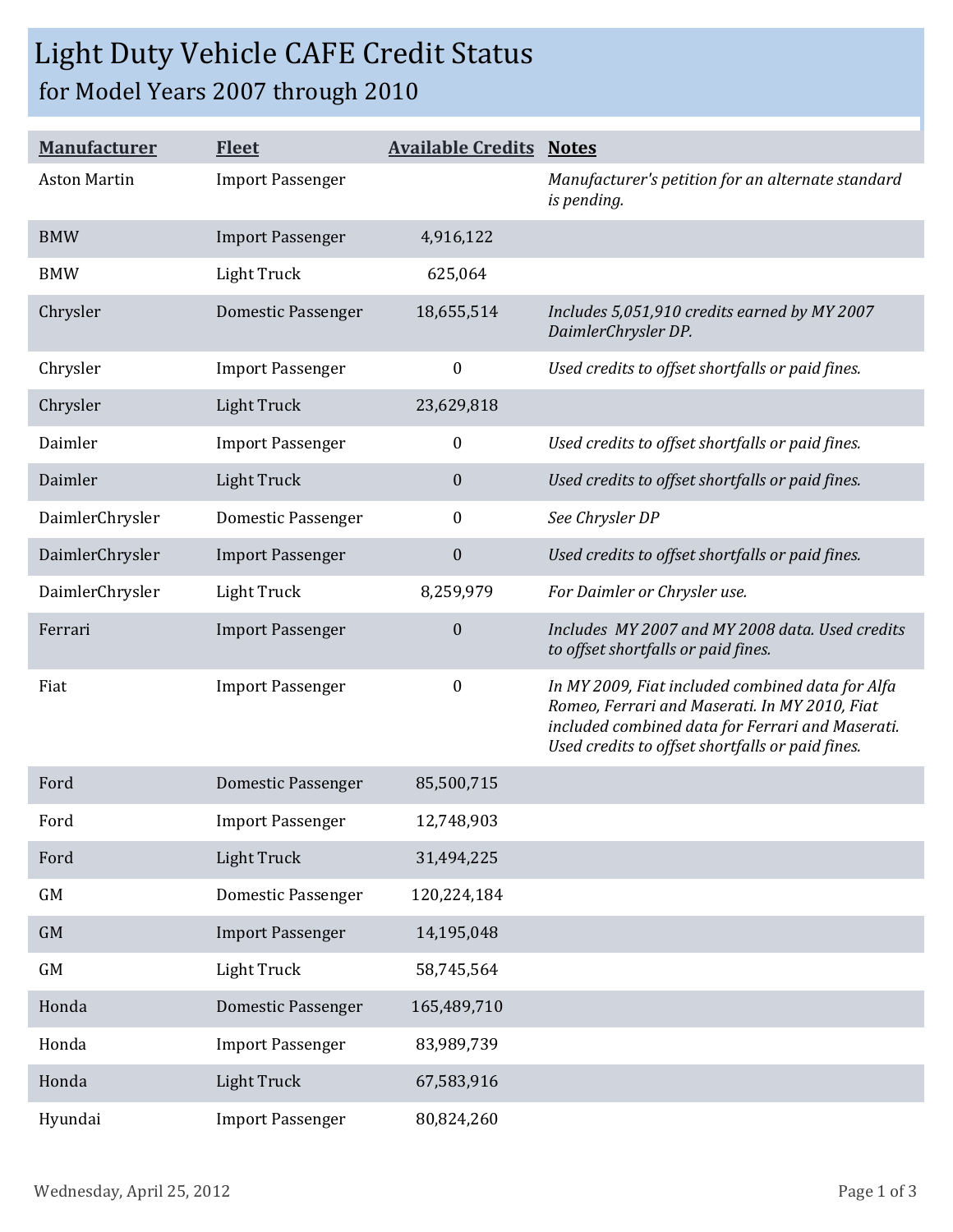| <b>Manufacturer</b> | <b>Fleet</b>              | <b>Available Credits Notes</b> |                                                                                        |
|---------------------|---------------------------|--------------------------------|----------------------------------------------------------------------------------------|
| Hyundai             | <b>Light Truck</b>        | 17,303,730                     |                                                                                        |
| Jaguar Land Rover   | <b>Import Passenger</b>   | $\boldsymbol{0}$               | Used credits to offset shortfalls or paid fines.                                       |
| Jaguar Land Rover   | <b>Light Truck</b>        | $\boldsymbol{0}$               | Used credits to offset shortfalls or paid fines.                                       |
| Kia                 | <b>Import Passenger</b>   | 52,116,399                     |                                                                                        |
| Kia                 | <b>Light Truck</b>        | 6,982,996                      |                                                                                        |
| Lotus               | <b>Import Passenger</b>   | 26,778                         |                                                                                        |
| Maserati            | <b>Import Passenger</b>   | $\mathbf{0}$                   | Includes MY 2007 and MY 2008 data. Used credits<br>to offset shortfalls or paid fines. |
| Mazda               | <b>Domestic Passenger</b> | 1,145,616                      |                                                                                        |
| Mazda               | <b>Import Passenger</b>   | 16,185,147                     |                                                                                        |
| Mazda               | <b>Light Truck</b>        | 5,057,988                      |                                                                                        |
| Mitsubishi          | <b>Import Passenger</b>   | 7,057,761                      |                                                                                        |
| Mitsubishi          | <b>Light Truck</b>        | 2,942,768                      |                                                                                        |
| Nissan              | <b>Combined Passenger</b> | 126,351,184                    |                                                                                        |
| Nissan              | <b>Domestic Passenger</b> | $\boldsymbol{0}$               | See Nissan combined passenger car fleet (IP+DP)                                        |
| Nissan              | <b>Import Passenger</b>   | $\boldsymbol{0}$               | See Nissan combined passenger car fleet (IP+DP)                                        |
| Nissan              | <b>Light Truck</b>        | 16,301,346                     |                                                                                        |
| Porsche             | <b>Import Passenger</b>   | $\boldsymbol{0}$               | Used credits to offset shortfalls or paid fines.                                       |
| Porsche             | <b>Light Truck</b>        | $\boldsymbol{0}$               | Used credits to offset shortfalls or paid fines.                                       |
| Spyker              | <b>Import Passenger</b>   |                                | Manufacturer's petition for an alternate standard<br>is pending.                       |
| Subaru              | <b>Domestic Passenger</b> | 2,360,428                      |                                                                                        |
| Subaru              | <b>Import Passenger</b>   | 3,790,367                      |                                                                                        |
| Subaru              | <b>Light Truck</b>        | 25,066,557                     |                                                                                        |
| Suzuki              | <b>Import Passenger</b>   | 7,314,084                      |                                                                                        |
| Suzuki              | <b>Light Truck</b>        | 1,777,830                      |                                                                                        |
| Tesla               | <b>Domestic Passenger</b> | $\boldsymbol{0}$               | EPA has not tested fully electric vehicle fleets.                                      |
| Toyota              | <b>Domestic Passenger</b> | 154,591,556                    |                                                                                        |
| Toyota              | <b>Import Passenger</b>   | 374,247,911                    |                                                                                        |
| Toyota              | <b>Light Truck</b>        | 70,272,696                     |                                                                                        |